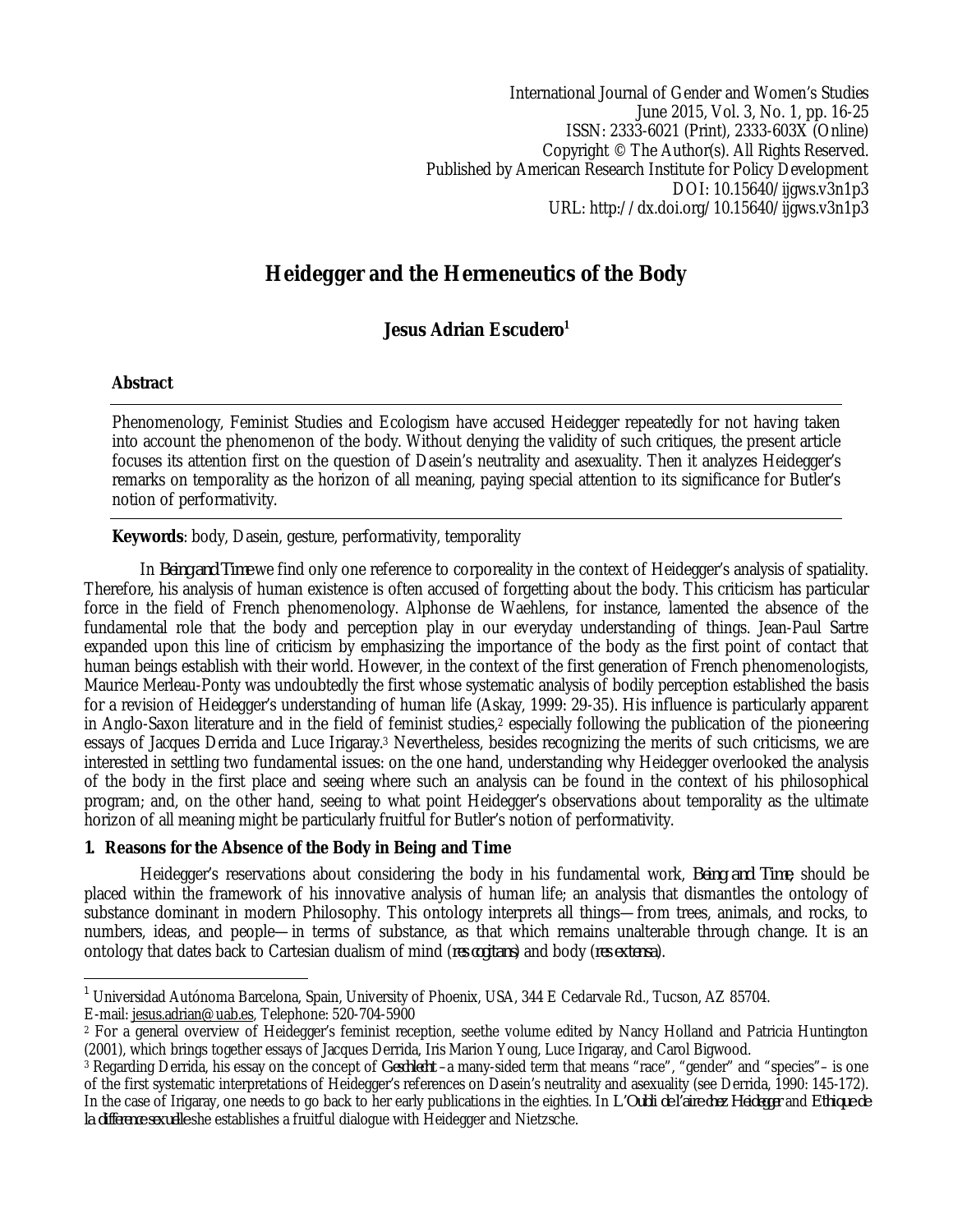However, one of the main objectives of Heidegger's program consists of destroying what Derrida will later call "metaphysics of presence" (Derrida, 1989: 281). From this perspective, every being that exists, including human, is understood in terms of presence, which means grasping the ontological nature of beings in terms of substance. This assessment allows us to better understand Heidegger's efforts to overcome the classical metaphysical opposition between subject and object, I and world. The existential analytic of *Being and Time* destroys this kind of metaphysics. A human beingis no longer understood in terms of "spirit," "subject," "ego," and "conscience", but rather as an entity that is characterized ontologically by a peculiar understanding of its own being and of Being in general. Heidegger refers to the openness of Being (*Seinserschlossenheit*) with the term "there" (*Da*). Hence, a human being receives the name "being-there," *Dasein*, because it is in its factic and concrete existence (*Da*) that the Being (*Sein*) is manifested. In other words, to exist means to understand. I understand myself, my social practices, my relations with other in the horizon of an already existing public sphere that gives meaning to my actions. From this point of view, one can counter that many of the aforementioned criticisms frequently stem from an incorrect interpretation of the meaning of the word "Dasein." Dasein, the technical name with which Heidegger characterizes the peculiar openness (*Da*) to Being (*Sein*), should be understood neither in terms of concrete human existence nor in terms of an autonomous and sovereign subject that constitutes itself through an exercise of introspection or self-reflection; on the contrary, Dasein is part of a historical context and belongs to a space of intelligibility that exists always already *before* the emergence of the human body and its sexual differences. What iscrucial is that every somatic and bodily experience is always determined by the fundamental openness to the world characteristic of any Dasein. This does not mean that Heidegger denies the value of phenomenological research regarding the body, but such research ends up being irrelevant to his fundamental ontology. In fact, in *Being and Time*, "body," "life," and "man" are studied in regional ontologies such as biology, medicine, and anthropology. In this sense, fundamental ontology is more primary than any concrete analysis of the body.

#### **2. The issue of the body in the** *Zollikon Seminars*

In September of 1959, Heidegger began a series of seminars with doctors and psychiatrists at the Medical Clinic of the University of Zurich. The austere and technological appearance of the new auditorium was not to Heidegger's taste, so the sessions were relocated to the house of Medard Boss, a colleague and friend of his who lived in Zollikon. These seminars continued on for more than a decade, and, among the different discussion topics, one which stood out was the answer, given for the first time, in response to the French criticism regarding the absence of the topic of the body in *Being and Time*. Unfortunately, Heidegger only partially responded to the criticism of Sartre, but made no reference to the work of Merleau-Ponty. This fact is frustrating, especially keeping in mind that Heidegger's thematization of the body in the so-called *Zollikon Seminars* (1959-1969) displays surprising similarities to that of the French philosopher.<sup>4</sup> The *Zollikon Seminars* have a very concrete purpose: to show that the notion of the body as driven by the medical sciences, particularly psychiatry and psychology, still moves on Cartesian coordinates. Heidegger tries to break the naturalist conception of the body as an objective and material presence. Understood phenomenologically, the body is not a mere physical and material thing governed by pure mechanical laws. The scientific treatment of the physical body (*Körper*) or corporeality(*Körperlichkeit*) forgets that the lived body (*Leib*) or bodiliness (*Leiblichkeit*) extends beyond the skin. Our lived body is not a simple receptive organ but rather an expressive and communicative one, actively orientated towards the world and interrelated with others.

Thus, we are primarily not dealing with a subject who knows and represents the world from adetached epistemic attitude; rather, the individual is always already a part of a socio-historical context in which he or she makes practical use of surrounding things. And this happens without implementing a previous reflective act of consciousness. Actions take place along the horizon of a pre-reflective, a-thematic, pre-theoretical knowledge. The analysis of Dasein in terms of care clearly reveals that in the course of our daily life we are not subjects theoretically placed before an object, but rather we are being-in-the-world in the sense of being involved and familiarized with the things, situations, and persons that surround us. This interpretation of Daseinpermits carrying out some preliminary observations about the role of the body in Heidegger's thought.

 $\overline{\phantom{a}}$ <sup>4</sup> Richard Askay, the co-translator of the English edition of the *Zollikon Seminars*, acknowledges important converging points between Heidegger andMerleau-Ponty. Among others, both highlight the role of gesture and the peculiar spatiality of the body. They also agree on rejecting the mechanistic vision of the human body (see further Askay, 1999: 31).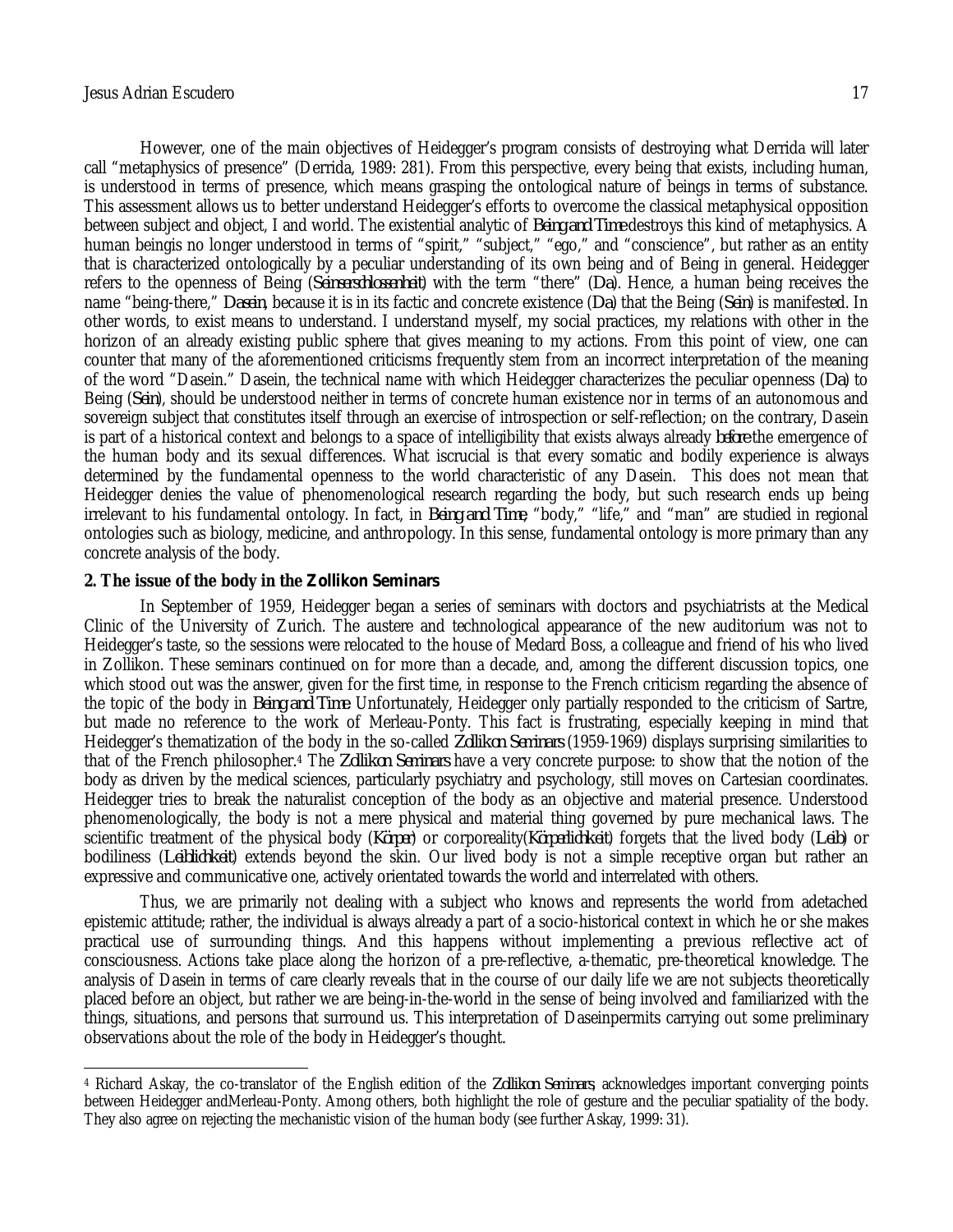To begin with, the mechanistic resolve of the human body, which traces back to Descartes, is rejected. According to Cartesian interpretation, the body is composed of a certain mass, occupying a specific place on spacetime coordinates and having a measurable weight. In the lectures on Nietzsche (1936/37), the dominantly naturalist and mechanistic interpretation of the body is already put into question. Heidegger affirms that we do not "have" a body in the same we have a clasp knife in our pocket. Strictly speaking, we do not have a body; we are «bodily» (*leiblich*). We live to the extent that we are «bodying forth» (*leiben*) (Heidegger, 1989: 118-19). Heidegger persists in this idea in his *Letter on Humanism* (1946): "The fact that chemistry can scientifically explain humans as an organism is not sufficient proof that they are an "organic" thing […] Human's essence resides inek-sistence." (Heidegger, 1978: 322). Indeed, as is later pointed out in the *Zollikon Seminars*, "everything we call our bodiliness, down to the last muscle fiber and down to the most hidden molecule of hormones, belongs essentially to existing. Thus, it is basically *not* inanimate matter but a domain of that nonobjectifiable, optically invisible opacity to receive-perceive the significance of what it encounters, which constitutes the whole Da-sein." (Heidegger, 1994: 293; engl. tr.: 232) Existence, then, should be understood neither as self-consciousness nor as an encapsulated body, but rather as an *ex-sistere*, a being-outside-ofself, a being beyond itself, a being always open to world. Opposed to the existentialist interpretation of Sartre, Heidegger insists that Dasein cannot be interpreted as a concrete subject that is *being-there*. Dasein is "there," that is to say, it exists on the meaningful horizon of Being before any reflective action or practical decision of the subject. Dasein is part of a space of intelligibility in which things become present and,in turn, end up being meaningful. In other words, human beings always interpret themselves from a perspective of assumptions, practices, institutions, and socio-historical prejudices that determine their hermeneutical situation. Heidegger and Merleau-Ponty agree on the following point: human beings are not static substances; on the contrary, they are,first and foremost, activity defined by movement and praxis.In the same manner as Husserl, both study the phenomenological field of pre-scientific human experiences and conceive of life in intentional terms as a practical behavior which precedes any theoreticalreflective act of consciousness. Our understanding of ourselves is primarily founded upon our everyday tasks. For example, from the point of view of cultural anthropology, Pierre Bordieu explains this phenomenon by asserting that practices and individual acts are mere structural variations of the public nexus of relationships, which he technically refers to as *habitus* (Bordieu, 1997: 87). Our activities are materialized in a public space in which we have been born and with which we are familiar as an integral part of our everyday life.

Even so, critics lament that Heidegger, in his analyses of human life, did not include the body, which is already spatially oriented, surrounded by things, manipulating tools, and forming relationships with other bodies. In some way, Heidegger accepts that human beings can carry out all these bodily activities (Waehlens, 1963: 18-9). However, as Merleau-Ponty points out, correctly carrying out our everyday activities requires an accustomed body, which is familiarized with its immediate surrounding world and that knows how to effectively get along with the people, things, and situations that it encounters in that world without needing to resort to the guise of a subjective consciousness that receives perceptible impressions from external objects. The body has a tacit knowledge of its place in the world. It is already woven into its environment, it is immersed in a phenomenological field of action that it understands before the inside-outside, subject-object distinction. This tacit knowledge precedes our objective consciousness of things: "Our bodily experience of movement is not a particular case of knowledge; it provides us with a way of access to the world and the object, with a 'praktognosia', which has to be recognized as original and perhaps as primary. My body has its world, or understands its world, without having to make use of my 'symbolic' or 'objectifying function'." (Merleau-Ponty, 1998: 164; engl. tr.: 162) To put it differently, human beings move in a network of relationships and not on the grid of fixed spatial coordinates. When Heidegger utilizes the concept of spatiality in *Being and Time*, it is basically a spatiality understood in existential and not physical terms, that is, it is a pragmatic and public living space, which refers to the sphere of action in which everyday life's activities are carried out and which is distinct from the physical, geometrical, and homogeneous space in which we simply measure the distance between objects. The spatiality of Dasein is the condition of possibility of space. To the extent that Dasein is being-inthe-world, it opens space and makes room for innerworldly entities. Space and time, in contrast with philosophical tradition, are not synthesized from the flow of experiences born here and now and anchored in the ego; instead, they have a public structure in which each artifact possesses a place for itself and carries out a concrete function: "*Space is neither in the subject nor is world in space*. Rather, spaceis "in" the word since the being-in-the-world constitutive for Dasein has disclosed space." (Heidegger, 1986: 111; engl. tr.: 108) This means that the body is not a mere material thing that occupies a space, but rather it shows the horizon on which things always appear together interconnectedly. "The here of its actual factical location or situation never signifies a position in space, but the leeway of the range of totality of useful things taken care of nearby –a leeway that has been opened in directionality and de-distancing."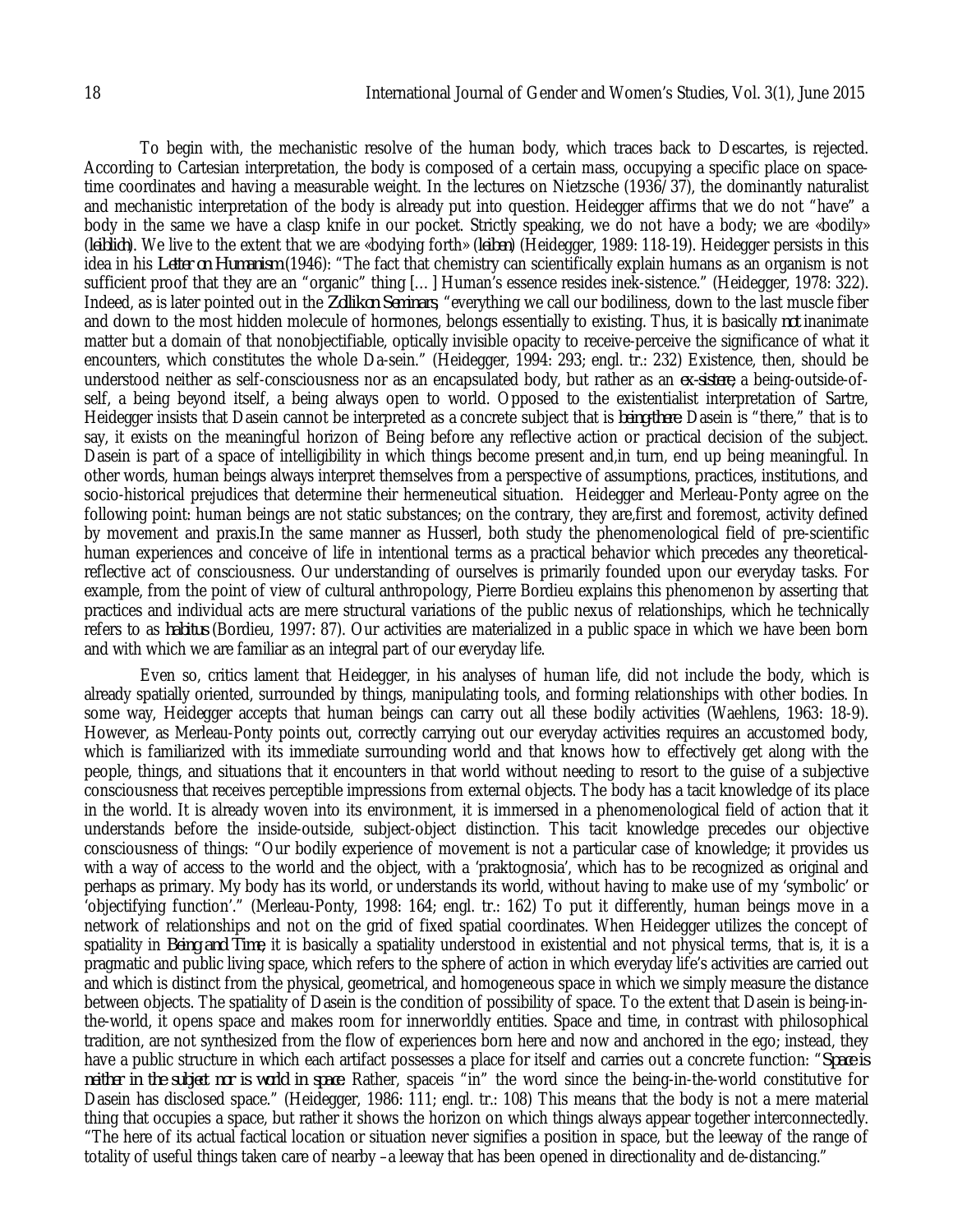(Heidegger, 1986: 369; engl. tr.: 351) Then do the limits of bodily limit (*Leibgrenze*) and corporeal limit (*Körpergrenze*)overlap? The physical body's limit is the skin; the lived body, in contrast, extends beyond, with its movements and gestures: "The bodily limit and the corporeal limit are not quantitatively but rather qualitatively different from each other." (Heidegger, 1994: 112; engl. tr.: 86) When I point my finger at the door in front of me, my lived body does not end at my fingertip, that is to say, when I move, the horizon either moves farther away or comes closer, depending on my movement and activity. Thelimit of the lived body (*Leib*) —that is, the horizon formed by perception and gesture—is constantly changing inasmuch as we are "bodying forth" (*leiben*), inasmuch as we move in daily life's situations, while the physical limit always remains the same. Movements and gestures of the lived body produce constant change for our practical horizon of action. Things appear pre-reflectively when we "live our bodies", when we are "bodying forth": not in terms of an objective distance (e.g. the table is six feet away), nor in terms of geometric measurements (e.g. the table is two inches thick), but rather they initially present themselves in terms of a regional familiarity. Distance is not reduced to an external relationship between objects, but from a preobjective involvement, from an a-thematic engrossment in the matters that keep us busy on a regular and daily basis. Therefore, "the limit of my bodying forth is the horizon of being within I sojourn." (Heidegger, 1994: 113; engl. tr.: 87) Despite this, there is the question of whether human beings are in space in the same way that things are. If not, how are human beings in space with regard to the lived body? In the specific case of a clock, I can grasp it with my hand and place it on top of the table. What happens in this case? Phenomenologically speaking, I perform a movement through which the clock is relocated to a different place. With this movement that I execute, I move my hand and I move the clock. Now then, is the movement of my hand and that of the clock the same? The relocation of the clock through the action of my hand is a curved movement that can be measured. What happens, then, with my hand? Let us submit for analysis the example of a student who rubs his forehead during one of my lectures. In this case I do not observe a change inthe place and position of her or his hand, but instead I immediately understand that she or he is thinking about something complicated.<sup>5</sup> How should we interpret this movement of the hand? As an expression perhaps? According to Heidegger, no, since that implies incorrectly interpreting the movement as an expression of something interior, rather than understanding the phenomenon of the lived body based on its relationship with other people.

Therefore, the difference lies mainly in the type of movement: in the case of the clock, it is a change of place, a moving through space; in the case of the hand, we are speaking of a gesture (*Gebärde*): "The term 'gesture' characterizes the movement as my bodily movement." (Heidegger, 1994: 116; engl. tr.: 89)What does *Gebärde* mean? Etymologically, it derives from *bären* ("to carry/bear").*Gebären* also has the same origin as *bären*. The collective prefix *ge*- denotes "gathering, grouping, a collection of things," as in *Gebirge* ("mountain range"), *Gerede* ("gossip talk, rumours"), *Geschwätz* ("chatter, babble"), and *Geschwister* ("brothers and sisters, siblings"). From this point of view, *Gebärde* means "comportment", "a conducting of oneself"*(einSich-Betragen*). In philosophy, *Gebärde* is not limited to the meaning of "expression," but also characterizes all of human comportment as determined by its "being-in-the-world." In this sense, the living of one's body always belongs to the world. Moreover, it co-determines one's being-in-theworld, one's openness, and one's possession of the world. (Heidegger, 1994: 126; engl. tr.: 97) Every executed movement of my lived body that is understood as a gesture does not extend into an indifferent space; instead, comportment (*Betragen*) is always already maintained within a determined region that is open through the objectand to which I am referred when I take up something in my hand. In addition to being a vehicle that mediates in our relationship with the world and being the subject of a primordial intentionality, the body also has expressive and meaningful ability. Obviously, it does not express itself through language signals, but by means of bodily gestures. As in the case of Merleau-Ponty, the movement of producing meaning is not typical and exclusive of language; on the contrary, meaning is expressed in the subject's action towards the world.

 $\overline{\phantom{a}}$ <sup>5</sup> Regarding the movement of our own body, Merleau-Ponty points out that bodily movement anticipates the final situation; there is a germ of movement that only secondarily might develop into an objective run. Further, I move external objects with the help of my own body and move them from place to another. But my body is always with me; it comes with me wherever I go. Therefore, the limit of my lived body changes constantly through the change in the reach of my sojourn. In contrast, the limit of a corporeal thing does not change (see Merleau-Ponty, 1998: 106-110).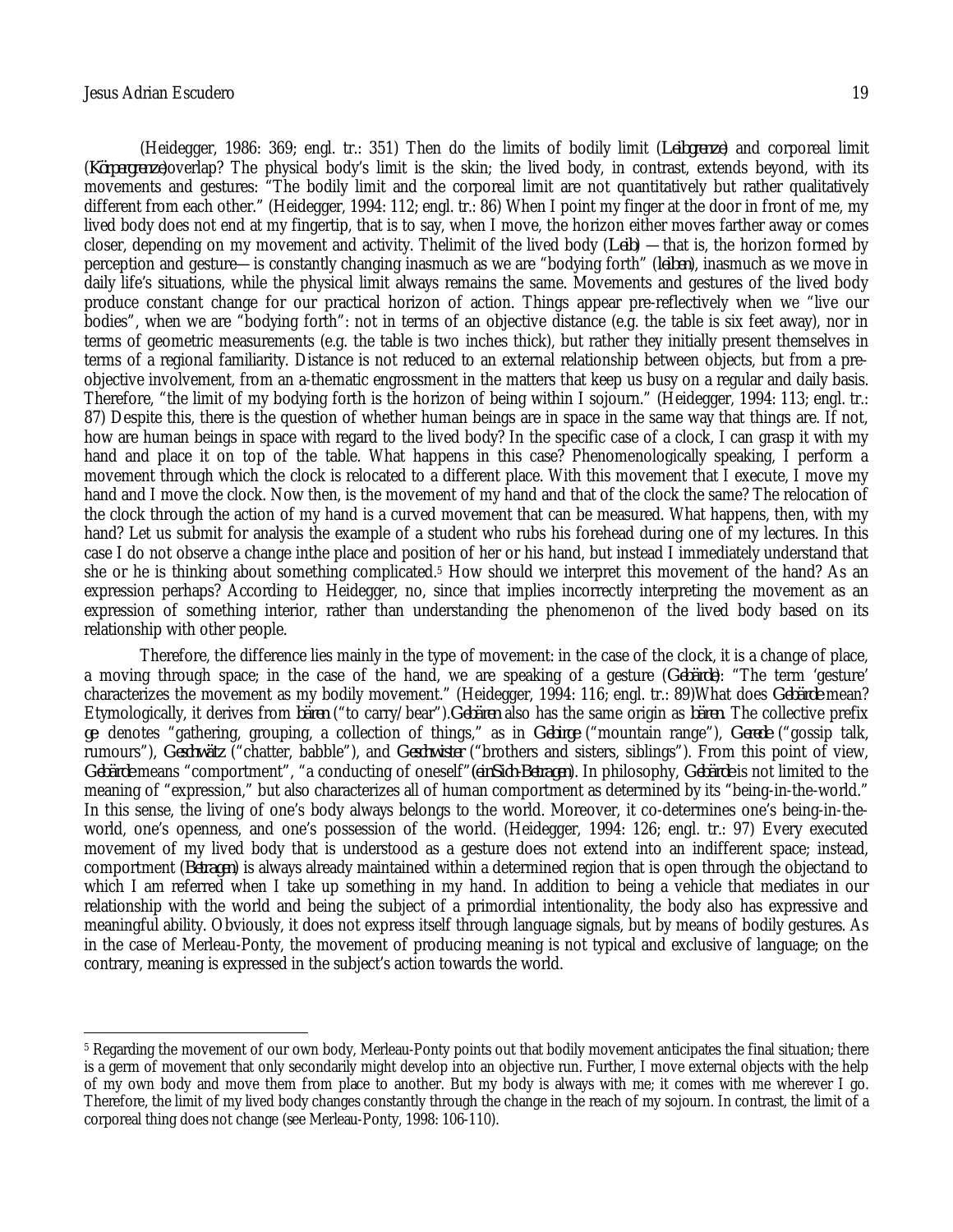When I use chalk to write on the blackboard, I understand its meaning, when I cut meat with a knife, I understand its meaning, when I stop my car upon seeing the street officer raise his or her arm into a vertical position, I understand his or her gesture. Gestures, therefore, are movements with meaning. A gesture reveals an intentional comportment. Likely following the idea outlined by Max Scheler in his book *The Nature of Sympathy* (1913), Heideggerthinks that the meaning held by gestures is not understood by its similarity with meaning experienced internally; instead, the experience we have of others' anger or joy is already contained en their gestures. It could be said that we read the anger in another's gesture, obviously in a cultural context not too different from ours.<sup>6</sup> The visible body has a special eloquence, by virtue of which awitnessed gesture has a requesting character—a questioning that elicits an answer. Another's gestures invite me to join in, and, in this joining, communication is achieved. Understanding gestures is dialogic and arises in a context of vital communication. Thus, for instance, it is phenomenologically evident when a person's blushing cheeks are due to rouge make-up, shame, a sudden temperature change, or an increase in blood pressure (Heidegger, 1994: 105-6; engl. tr.: 81).In our everyday coexistence we distinguish among these different types of blushing without any great problem. With that being said, what does Heidegger say regarding Dasein's sexuality? Very little. Furthermore, the few references to this question have often been interpreted incorrectly.

### **3. Dasein's Neutrality and Asexuality**

Sartre was one of the first French phenomenologists to point out that "Heidegger does not make the slightest allusion to the body in his existential analytic, resulting in Dasein appearing to us as sexless." (Sartre, 1980: 433)Nevertheless, it is precisely this that is one of the main ontological features of Dasein. As determined by its constitutive openness to the world, Daseindoes not refer to "man" or "woman" or their corresponding physiological attributes. In ontological terms, this openness is what makes corporeality and sexuality possible. As pointed out in *Metaphysical Foundations of Logic,* the lectures of the summer semester of 1928, exactly one year after the publication of *Being and Time*, Dasein is present there *before* any determination as "man" and "woman." In fact, "the peculiar *neutrality* of the term 'Dasein' is essential, because the interpretation of this being must be carried out prior to every factual concretion" (Heidegger, 1990: 171-2; engl. tr.: 136), this is to say, independent of its gender, class, religion, culture, or ethnicity. This neutrality also indicates that "Dasein is neither of the two sexes." (Heidegger, 1990: 172; engl. tr.: 136) One must not forget that the original purpose of Heidegger's analytic is none other than to articulate the foreunderstanding that Dasein has of Being and not to develop a philosophical or ethical anthropology. For this reason, Heidegger does not use the word "man" or "person" but the neutral German term "Dasein."

3.1 Feminist Stance Regarding *Dasein*'s Sexual Neutrality: the Gender/Sex Distinction

At first, it might seem strange to speak of Heidegger from the point of view of feminist theory, since its views on the meaning of Being are far from the real concerns of social, political, and ethical philosophy. At the beginning of the 1980s, the absence of the phenomenon of the body in Heidgger's thoughts was severely criticized.<sup>7</sup> All the same, as Huntingdon comments, one could uphold the theory that the feminist appropriation of elements from Heidegger's thought is indirect, primarily through the influence of Jacques Derrida and Luce Irigaray (Huntington, 2001: 2, 6-9). It is worth recalling once more that Heidegger avoids a thematic discussion of the body since his analysis of human life centers on the ontological structures which make any significant bodily experience possible by virtue of its being-inthe-world. Moreover, these ontological structures, which we can also call conditions of possibility of any bodily experience, are asexual (*geschlechtlos*) and neutral (*neutral*), because they are more primary than the biological characteristics particular to men and women and more primary than any gender difference. Ever since Gayle Rubin's pioneering essay of 1975, many feminist philosophers have adopted the distinction between gender and sex (Rubin, 1984; Moi, 2005: 23-30). Sex has become a concept that describes the biological components that characterize men and women, while gender refers to the culturally constructed norms which are interpreted as masculine and feminine.

 $\overline{a}$ <sup>6</sup> In Merleau-Ponty's opinion the body reaches its highest level of transcendence in expression. The body speaks throughout its gesture, it goes go beyond itself by embracing the world and the others. For a detailed study of the expressive nature of the body, see Escribano (2004: 303-401).

<sup>7</sup> It is generally accepted that Sandra Bartky was the first in discussing the possible affinities between Heidegger's philosophy and feminist theory (see Bartky, 1970: 368-381). Bartky focuses her criticism on the lack of social precision of human existence. On the other hand, in *Feminity and Domination*she uses one of the fundamental concepts of *Being and Time*, namely disposedness. She pays special attention to the phenomenon of shame to describe the primary mode of women existence; a mood that defines how women feel in an androcentric society (seeBartky, 1990).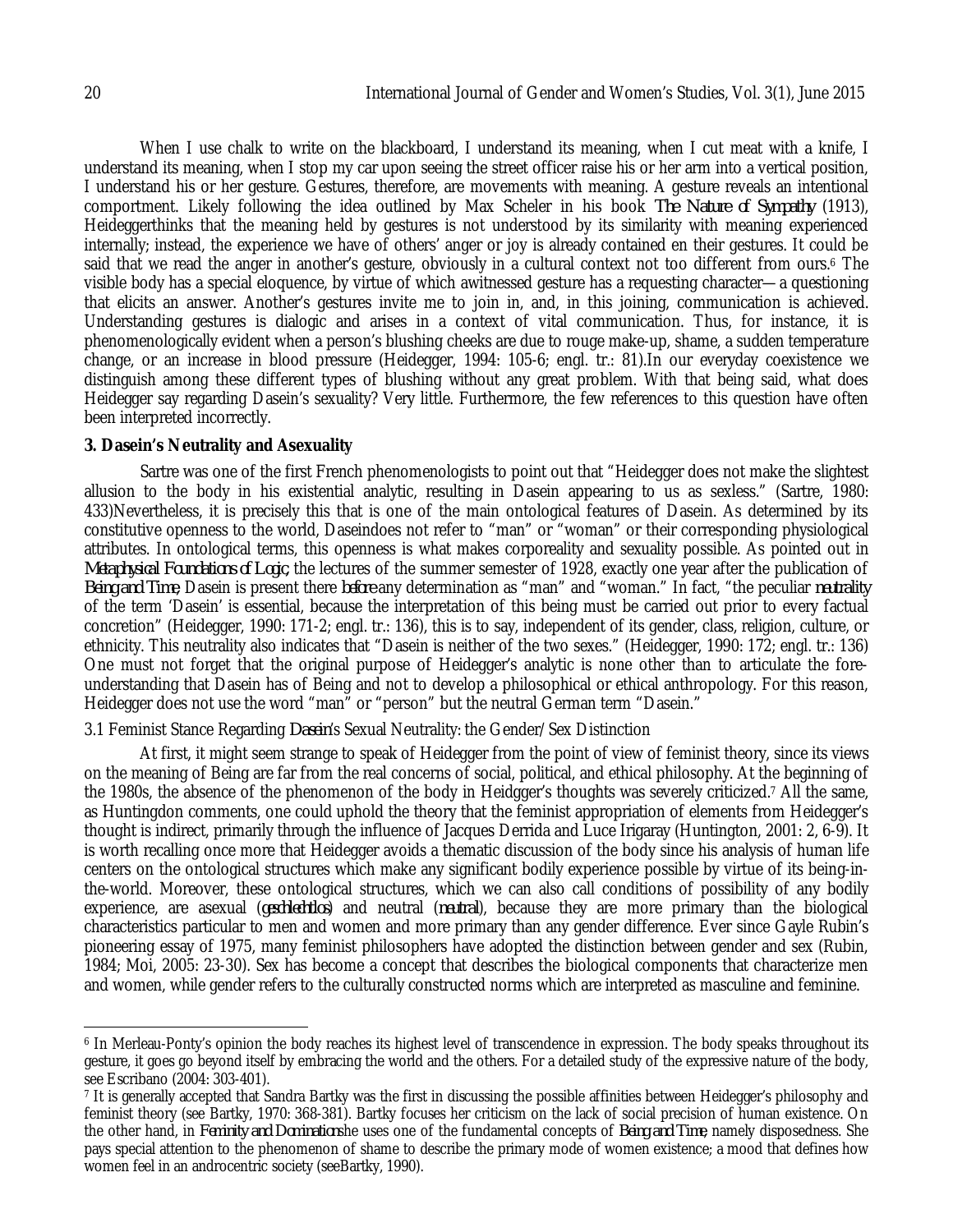The category of sex tends to imply a universalist point of view in that it refers to the biological body as an invariable base; gender, in contrast, has a mainly anti-essentialist connotation in that social practices are not permanently fixed, but rather are determined by historical changes. Thus, feminists have long rejected the idea that biological differences between the sexes justify differences in social norms. Therefore, the problems of oppression and discrimination are not of biological nature. They are products of historically variable norms, practices, and institutions. This being said, to what extent does the sex-gender distinction correspond with Heidegger's conception of human existence understood as Dasein? Heidegger's reluctance to speak about Dasein's sexuality should be understood based on his attempt to break down the classical metaphysics of substance. As has been previously pointed out, the individual is not a mere *res extensa*, a mere material body. The anatomical and biological characteristics of human beings are not crucial to the analytic of existence because such a materialistic approach does not pay attention to the question of what it means to be a "biological being". Interpreting human existence in materialistic and sexual terms means considering humans as things, but Dasein is a peculiar type of being. Dasein is not a static entity that is physically present there like a thing among other things; on the contrary, it is a dynamic being subjected to a constant process of fulfillment. Hence, it is a mistake to refer to Dasein in terms of a material body, as a physical thing, as a sexed being with biological properties which can be theoretically examined. Heidegger refers back to the everyday activities of human existence which make any theorization possible, including the one of the body and of sex.

From the perspective of the gender-sex difference, one could assert that Heidegger is critical of the essentialist category of sex. It is a mistake to interpret human beings in terms of a fixed and objective presence (*Anwesenheit*); instead, they are characterized by their "having to be" (*Zu-sein*) within the framework of the public norms that govern everyday life. In this context, the category of "gender" can be applied since this expresses precisely the social and cultural character of our constant process of self-interpretation. Nevertheless, the "There," the *Da* in Dasein, that is to say, the space of intelligibility, should remain sexless and neutral, since the "There" exists *before* we interpret ourselves in terms of gender practices, biological characteristics, religious preferences, and ethnic features. In the lectures of the winter semester of 1928/29, *Introduction to Philosophy*, we read: "In its essence, the entity we are, is neutral, (…) that is, it is neither masculine nor feminine: it is simply a sexual creature (*Geschlechtwesen*)." (Heidegger 2001: 152) This tension between a gendered *Dasein* and a neutral Dasein can only be relieved keeping in mind the philosophical program that is articulated in Heidegger's early work. Dasein is, in its factical existence, masculine or feminine. On this level, Dasein is a gendered creature that is part of a symbolic universe. As follows, these ontic and existentialistic classifications of each particular individual should be distinguished from the ontological and existential analysis that determines the constitutive structures of Dasein, regardless of its sex, social condition, religious affiliation, ethnic background, and cultural context. Therefore, we find ourselves facing two different, but interrelated, concepts of Dasein. On the one hand, Dasein is interpreted as factical—as a concrete being that embodies an activity or represents a role. Each individual—whether man or woman—is an instantiation of Dasein. On the other hand, Dasein should be understood as "Da–sein"— as the being where the "There" (*Da*) comes to manifestation. The emphasis is not on concrete activities and roles but rather on the "There" as a horizon of meaning and space of openness. The "There" is condition of possibility of our world understanding and of our own self-understanding. The purpose of Dasein's analytic, as has already been asserted on different occasions, is to show the basic ontological and, by extension, neutral structures of Dasein.

Nevertheless, to accept public interpretation of things and people is problematic because it is guided by the acceptance of the prejudices of the social world into which we are thrown. Heidegger intends to go beyond the cultural classifications of man and woman with an interest to grasp the invariable structures which make it possible for each human being to give meaning to the world and, by extension, to itself. What is important to remember is that the structural conditions that comprise Dasein are asexual and neutral. Dasein, as thrown into an open space of meaning, not only *precedes* the particular characteristics and the concrete practices of individual human beings, but already always guides any interpretation that we can make about the world, making it possible that things appear as masculine and feminine. In contrast, the feminist perspective claims that, if the meaning of things is manifested in the "There," understood as a horizon of historically mediated social practices, that same horizon is already marked by androcentric criteria, favoring from the beginning a particular set of institutions and habits. Is perhaps the openness into which Dasein is thrown not already ordered into gender hierarchies?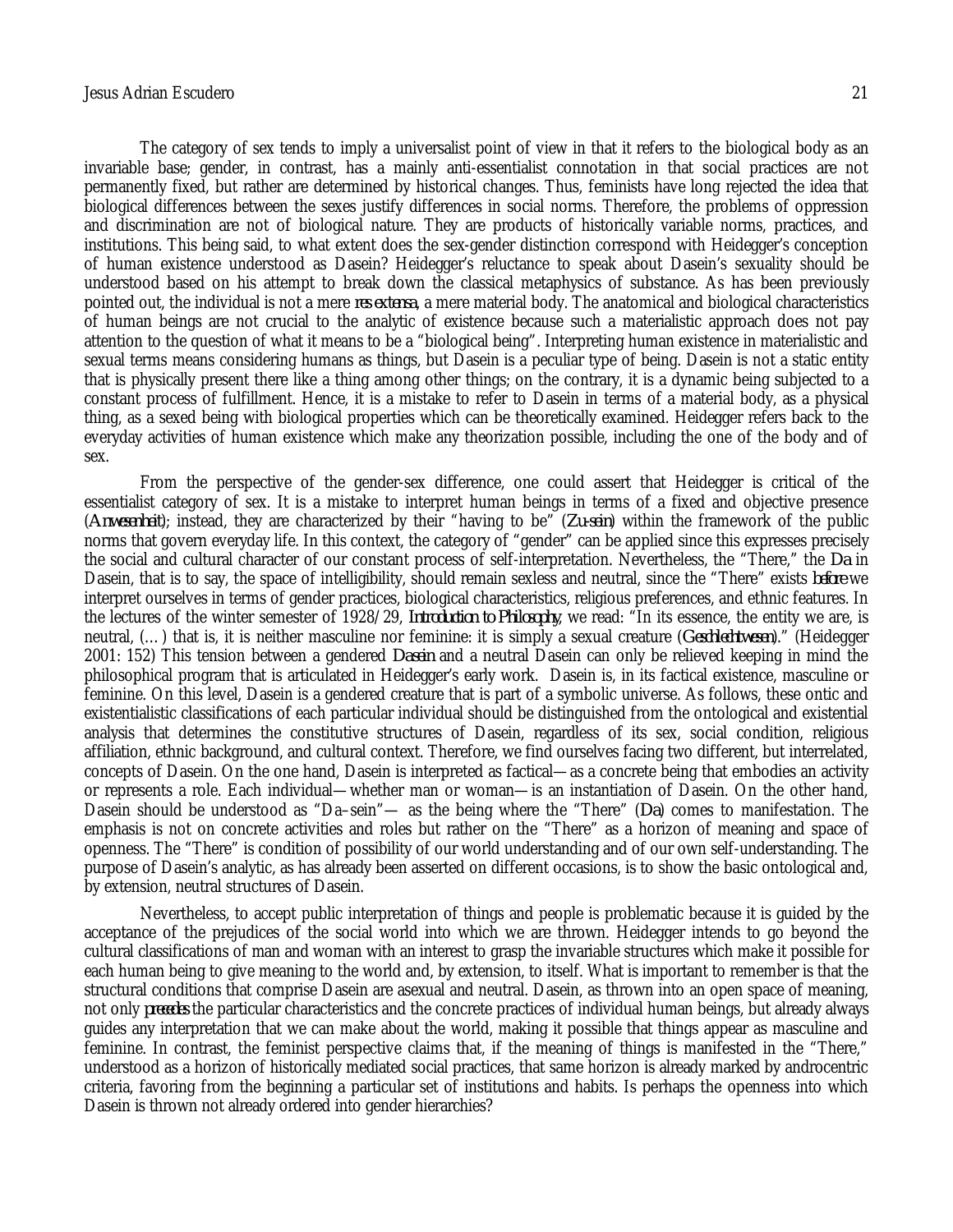This criticism is particularly sharp if we consider, as Heidegger maintains, that the origin of meaning is the "One" (*das Man*). In other words, our understanding of things is publicly ordered in an interconnected set of social relationships which determine beforehand possible ways of interpreting the world. Feminist criticisms generally agree with Heidegger that the understanding that we have of ourselves is not determined by biological differences but by the socio-cultural situation in which we live; however, they ask why Heidegger says nothing of the reigning social hierarchies and sexual asymmetries of this situation. As Iris Marion Young points out, these social practices and public networks of meaning into which we are born are patriarchal and embody a precise type of social domination. Modalities of feminine behavior are not of anatomical nor psychological origin, and much less due to a mysterious feminine essence; instead, their source is women's particular situation, as conditioned by the sexist oppression that contemporary society imposes (Marion Young, 1990: 153). Feminists cannot explain how Heidegger could overlook the fact that public patterns of gender domination are an essential part of the "public One." Keeping with this criticism, if the world is intelligible upon the basis of this "public one," it is correct to say that Dasein is not neutral, but rather marked for gender in a patriarchal order. In other words, if the "public One," as the generator of meaning, governs and regulates the possible ways of giving meaning to things— if this "One" favors masculine practices and speech, suppressing or undervaluing those which are not masculine—it is appropriate to say that Dasein is gendered. The neutral conception of Dasein ends up being still less problematic because it tends to equalize the sexes, ignoring differences in the feminine ways of understanding the world. Luce Irigaray agrees with Heidegger's idea that language opens the world historically. However, this historical song of language is not asexual but written in a masculine key (Irigaray, 1993: 35). Nevertheless, against this type of criticism, it is worth recalling once more, that to reduce the origin of meaning to the context of discursive practices is to disregard the background theory of Heidegger's program, that is, that temporality is the ultimate origin of all meaning. Moreover, the horizon of temporality is neutral because it is constitutive and ontologically precedes the "One" (Keller and Weberman, 1998: 369ff).

#### 3.2 Gender and Neutrality of Time

There is strong evidence to support the theory that the discursive practices of the "One" act as the condition of possibility of meaning, as in the case of Hubert Dreyfus: "For Heidegger, the source of intelligibility of the world are everyday public practices, the only ones which make any understanding possible." (Dreyfus, 1991: 161) However, Dreyfus forgets that this interpretation is also two-sided, and, above all, that the analysis of Dasein's ontological structures (such as the "One," "falling" "anxiety," etc.) has an eminently preparatory character until we arrive at temporality as the primordial horizon of all understanding (Heidegger, 1986: 18-19, 351).<sup>8</sup> Dasein should ultimately be understood in terms of temporality. As is known, Heidegger favors the future to the detriment of the present. Dasein'sbeing moves between the past as thrownness (*Geworfenheit*) and the future as a projection (*Entwurf*). Hence, Dasein is defined as a thrown projection (*geworfenerEntwurf*). Projecting itself towards the future, Dasein returns to its past, adopting the beliefs and practices into which it is thrown. This return to the past allows things to become significant for Dasein. This double movement of foreseeing the future and returning to the past determines the horizon on which things come into play in the present. The movement of the present is already rooted in this forward and backward reaching. Simply living in the present, without looking backward and forward, that is, remaining unaware of the past and future, is an indifferent way of being and, therefore, inauthentic way of existing. Inauthentic life is entrapped by the routine of daily obligations, lives hanging upon rumors, and is easily fascinated by any kind of novelty. However, rarely do we ask ourselves where all these things come from and where they lead us. In the end, the present dominates us through social roles, power relationships, and structures of public opinion which give the appearance of a comfortable and safe life. Only the moment of anxiety allows a break from the certainties of everyday life and opens the possibility for an authentic resolution (*Entschlossenheit*). The phenomena of singularization or individuation that accompany anxiety allow Dasein, as it navigates erratically through the sea of the One, to become aware of its shipwrecked condition and to decide to take the helm of its existence.<sup>9</sup> The emphasis that Heidegger places on the present as a way of being anchored in conformism and prisoner to everyday obligations not only overlooks basic bodily necessities such as eating, sleeping, and drinking, but also overlooks face to face relationships, the mother-child relationship, and sexual impulses.

 $\overline{\phantom{a}}$ 

<sup>8</sup> For further information see Aho (2009: 62ff).

<sup>9</sup> In this regard, Caputo and others have highlighted that the concept of "resolution" is not neutral but governed by masculinity values such as strength, heroism, and virility (Caputo, 2001: 154).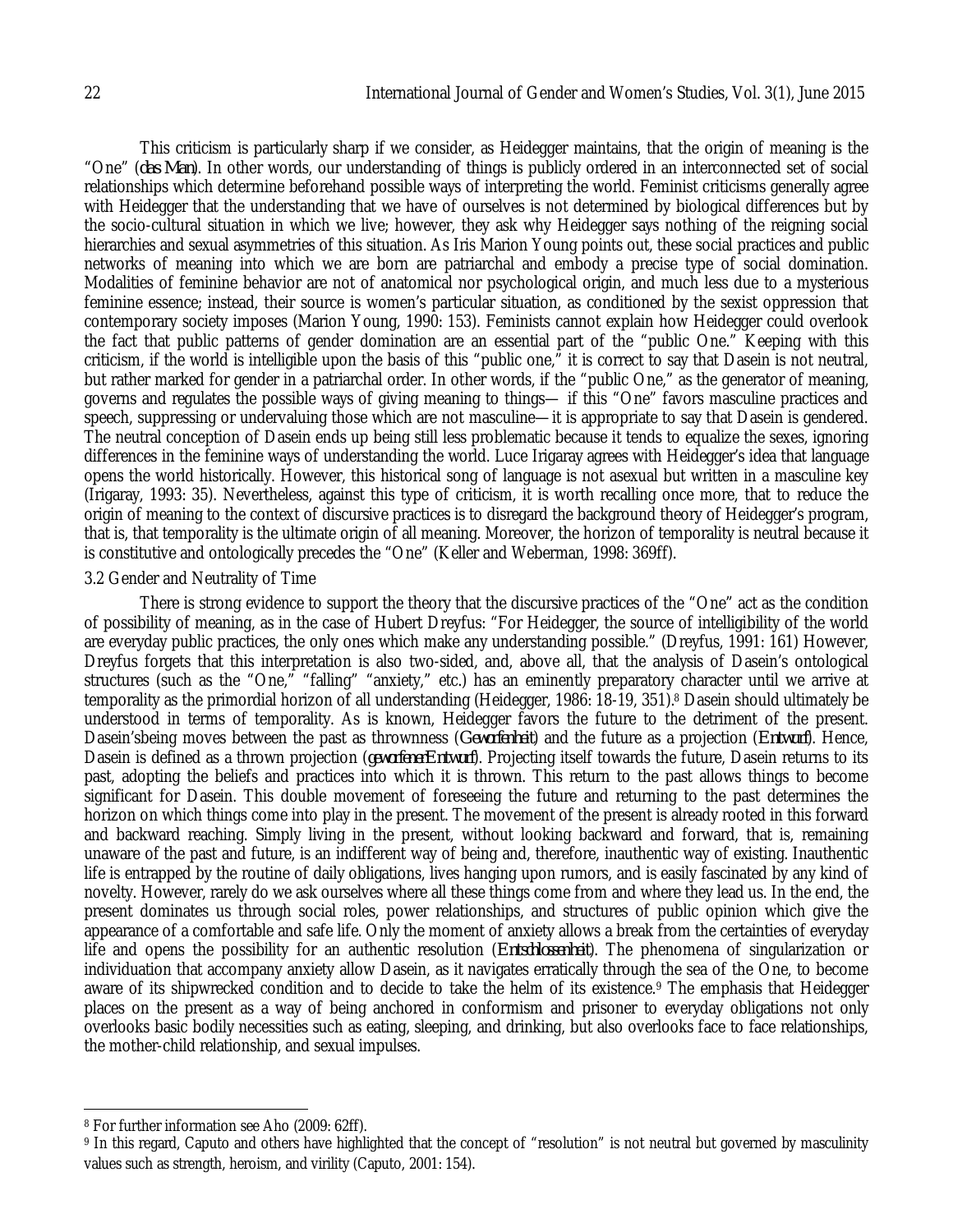If one focuses exclusively on the instrumental treatment of the working world and ignores the aspects of the pains, the joys, and the sorrows of the present, it is difficult to explain the origin of desire, sexuality, and emotion. Paradoxically, Heidegger's criticism of the present holds great relevance for the concerns of feminist theory. As Judith Butler argues, if "feminist theory aims to distort the sexuality of those objectifying ideologies which freeze sexual relations into structures of dominance" (Butler, 1989: 86), perhaps Heidegger's thoughts on temporality have some explanatory potential. We have already seen that immersion in the everyday routine of the world results in a life oriented toward the present which increasingly determines our understanding of reality. Consequently, this temporal dimension of the present ends up cancelling all consciousness of contingency. As Butler comments in relation to Merleau-Ponty, we, being trapped in the present, have the tendency to repeat the beliefs and the prejudices of our socio-cultural tradition, by which we remain confined to a horizon of homogeneity that does not recognize the abysmal structure of time. For Heidegger, primordial temporality is abismatic, that is, it keeps open the possibilities of other horizons which are not subject to the metaphysics of the present. It explains why an individual always has the possibility to free herself or himself from her or his initial fall into the anonymity of the public structures which govern the present.

From a feminist perspective, the temporal extasis of the past and future contain the possibility to think outside the margins of essentialism. The recovery of past and future horizons allows for the opening of new sociocultural horizons which are able to overcome gender dichotomies. It is true that initially each individual is subject in advance to a certain factical corporeality and sexuality in his or her concrete thrownness and coexistence with others before having decided for him or herself what body and what sex he or she wishes to be: "Facticalbodiliness and sexuality are in each case explanatory only to the extent that a factical Dasein's being-with is pushed precisely into this particular factical direction, where other possibilities are faded out or remain closed." (Heidegger, 1990: 175; engl. tr.: 139)Nonetheless, temporality is the ultimate condition of possibility of transcending all particular determinations of life, both authentic and inauthentic, including those which are marked for sex, gender, ethnicity, religion, and class. Hence, we can say that temporality is the original source of all intelligibility and the horizon of all possibility: "The intrinsic possibility of transcendence [and, by extension, of the openness to the world, J.A.] is time, as primordial temporality." (Heidegger, 1990: 252; engl. tr.: 195) In this sense, the horizon of temporality is *neutral* with regard to sex, precisely because it precedes it and makes an understanding of sexual difference possible. Because of this, Heidegger speaks of metaphysical neutrality through which Dasein is not determined beforehand, but that encloses the possibility of all determination (Heidegger, 1990: 172; engl. tr.: 137). Heidegger recognizes that on an ontic and phenomenological level we are sexed creatures, that every individual lives in a body, but we have already observed that his research aims to go beyond the body and the hierarchies based on sexual differences in order to establish the formal conditions of meaning and refer back to the sphere of ontological possibility of choice and freedom. Paraphrasing Simone de Beauvoir's famous quote, Dasein is not born as a man or a woman but rather becomes a man or a woman through its actions, decisions, and deliberations.

Heidegger's defense of Dasein's sexual neutrality should be situated within the framework of his methodology, which aims to think of human beings as existing in a holistically structured world. This method of holistic analysis allows going beyond the classic body-mind problem, where perception and cognition stop being the main sources of knowledge. Dasein transcends things in their empirical distinctive features in that it has a foreunderstanding of their being as a constitutive element of its existence as being-in-the-world. Dasein is fundamentally indeterminate –it is an open field of thrown possibilities. This means that, despite being personified in sexed bodies as a typical feature of its mundane existence, Dasein's sexuality can take on multiple meanings and be shaped in different ways beyond socially established gender differences. In this regard, Dasein is neutral. Heidegger's insistence that Dasein is neutral implies that gender does not define everything that one is and suggests that an authentic relationship with one's own body includes a moment of transcendence which counters one's fall into the conventional ways of understanding the body and sex. For this reason, this moment allows one to distance oneself critically from gender conventionalisms and think on new forms of existence and coexistence. An interesting and fruitful connection can be established here with the notions of "performativity" and "chiasm" developed by Butler: "Understanding performativity as a renewable action without clear origin or end suggests that speech is finally constrained neither by its specific speaker nor its originating context. Not only defined by social context, such speech is also marked by its capacity to break with context.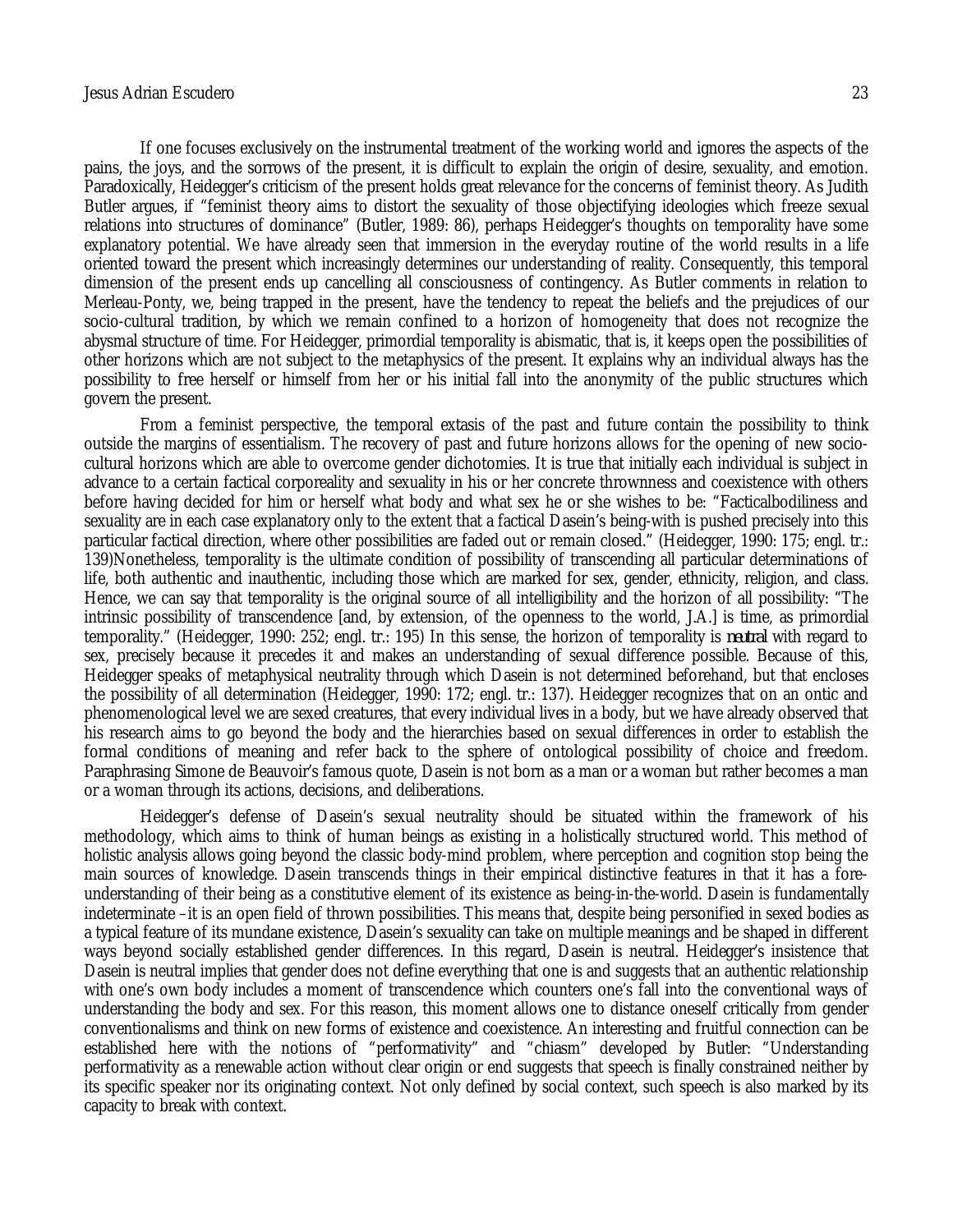Thus, performativity has its own social temporality in which it remains enabled precisely by the contexts from which it breaks." (Bulter, 1997: 40) With this conception of performativity comes the intention to avoid falling into excessively constructivist standpoints which reduce the body to a simple discursive reflection. The speech act cannot entirely grasp the materiality of the body. The relationship between speech and body is that of a chiasm: body and speech constantly cross over each other but do not always meet up. The possibility of this non-meeting, this excess, this unstable territory, is what allows setting in motion a strategy of re-signification. Therefore, internalizing social roles requires time. Butler is of the opinion that the meaning given to the body can both be produced and become unstable in the course of its repetition. Thus, in each act of repetition, each iteration, there exists the possibility of escape, of not complying with or of rejecting a norm, that is, questioning the validity of it, however much it has been repeated previously (Butler, 1993: 2-9). In conclusion, there exists a space of uncertainty which allows for the incorporation of corrective practices. The existence of this space of uncertainty allows for the reexamination of the hegemonic power of regulatory ideals (Butler, 1997: 135-48, 154-9). The body, though undeniably codified partly by the institutional rules of all society, is also capable of provoking certain temperaments in the individual, of forming elements of one's character which escape the strict control of socio-cultural categories, of disputing society's prevailing values. This process of re-signification is only possible on the horizon of temporality.

### **References**

Aho, K. (2009). Heidegger's Neglect of the Body. Albany: State University Press of New York.

Askay, R. (1999). Heidegger, the Body, and the French Philosophy.Continental Philosophy Review*,* 32, 29-35.

- Bartky, S. (1970). Originative Thiniking in the Later Philosophy of Heidegger. Philosophy and Phenomenological Research*,* 30, 368-381.
- —(1990). Shame and Gender. In S. Bartky, Femininity and Domination. Studies in the Phenomenology of Oppression (Chapter 6). New York: Routledge.
- Bordieu, P. (1997).Outline of a Theory of Practice.New York: Cambridge University Press.
- Butler, J. (1989).Sexual Ideology and Phenomenological Description: A Feminist Critique of Merleau'sPonty Phenomenology of Present. In J. Allen, & I. Young (Eds.), The Thinking Muse: Feminism and Modern French Philosophy. Bloomington: Indiana University Press.
- —(1993).Bodies That Matter.On the Discursive Limits of "Sex". London & New York: Routledge.
- —(1997).Excitable Speech. A Politics of the Performative. London & New York: Routledge.
- Caputo, J. (2001). The Absence of Monica: Heidegger, Derrida, and Augustine's *Confessions*. In N. Holland, & P. Huntington (Eds.), Feminist Interpretations of Heidegge pp. 149-164). Pennsylvania: Pennsylvania State University Press.
- Derrida, J. (1989), *La escritura y la diferencia* (1967), Barcelona: Anthropos.
- —(1990). Différence sexuelle, différence ontologique (Geschlecht I). In J. Derrida, Heidegger et la question. De l'esprit et autres essais (pp. 145-172). Paris : Flammarion.
- Dreyfus, H. (1991).Being in the World. A Commentary on Heidegger's "Being and Time". Cambridge (MA): MIT Press.
- Escribano, X. (2004).Sujeto encarnado y expresión creadora. Aproximación al pensamiento de Maurice Merleau-Ponty. Barcelona: Prohom.
- Heidegger, M. (1978). Briefüber den 'Humanismus' (1946).In M. Heidegger, Wegmarken (pp. 310-360). Frankfurt am Main: Vittorio Klostermann.
- —(1986).Sein und Zeit (1927). Tübingen: Max Niemeyer. [Engl. trans. by Joan Stambaugh, revised by Dennis Schmidt, State University of New York Press: Albany, 2010.]
- —(1989).Nietzsche I(1961). Pfullingen: Neske.
- —(1990).Metaphysische Anfangsgründe der Logik im Ausgang von Leibniz (1928). Frankfurt am Main: Vittorio Klostermann. [Engl. trans. by Michael Heim, Indiana University Press: Bloomington, 1984.]
- —(1994).ZollikonerSeminare(1959-1969). Frankfurt am Main: Vittorio Klostermann. [Engl. trans. by Franz Mayr and Richard Askay, Northwestern University Press: Evanston, IL; 2001.]
- —(2001).Einleitung in die Philosophie (1928/29). Frankfurt am Main, Vittorio Klostermann.
- Holland, N., & Huntington, P. (Eds.) (2001). Feminist Interpretations of Heidegger.Pennsylvania: Pennsylvania State University Press.